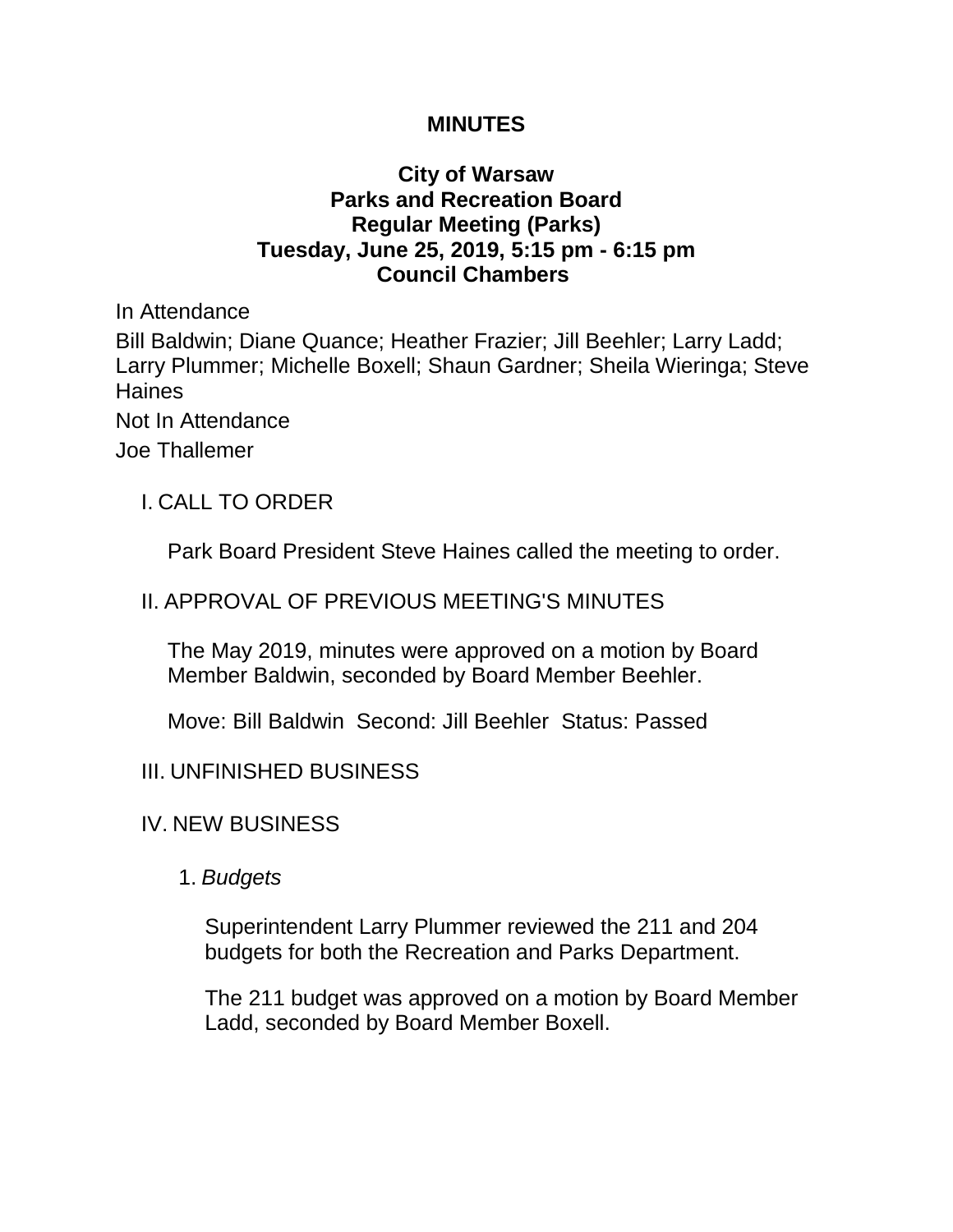The 204 budget was approved on a motion by Board Member Beehler, seconded by Board Member Ladd.

Move: Jill Beehler Second: Larry Ladd Status: Passed

2. *Maintenance Report* 

Maintenance Director Shaun Gardner advised they have replaced some boards on the Beyer Farm Trail along with trimming some of the trees and bushes out there as well. The amphitheater at Lucerne Park has been torn out in preparation for construction of the new amphitheater. He advised staff is doing their best to maintain the parks but the weather is a huge deterrent to their progress. Despite these complications, he advised he is very pleased with the work that is being completed.

3. Recreation Report

Recreation Director Sheila Wieringa reviewed past and upcoming events. Advised that the Mantis Skate Park has had some improvements from cracks being filled and sealed.

## V. OTHER MATTERS TO COME BEFORE THE BOARD

Superintendent Plummer stated that we did receive a bid in reference to the Lucerne Park Amphitheater. We are currently working with that particular contractor to look at different options to lower the price of the project. On July 5th, we will be rewarding the project to the contractor.

Progress at Kelly Park, regarding the Pickleball Court is starting. Some fencing has removed and depending on upcoming weather, additional progress on the courts will start to take place.

#### VI. MEETING REVIEW

VII. ADJOURNMENT